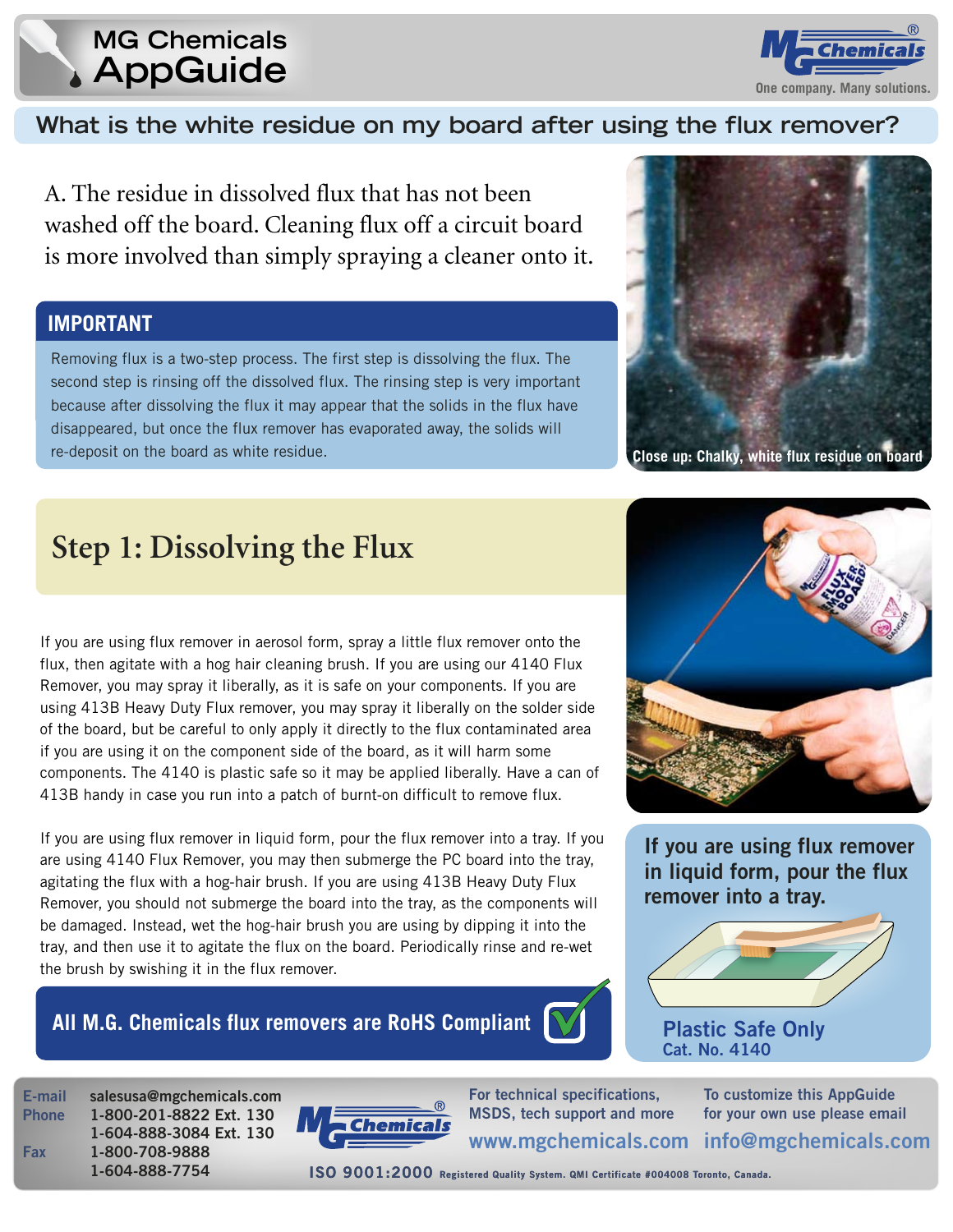## **AppGuide MG Chemicals**



# **Step 2: Rinsing the Board**

You must ensure that you rinse off the dissolved solids completely before the flux remover evaporates and the solids re-deposit. If you are using flux remover in aerosol form, the easiest way to do this is to hold the board vertically and liberally apply more flux remover until you see the flux remover running off of the board. If you have dissolved the flux by submerging the board in liquid flux remover, just dip the board into the tray and swish the flux remover and you should be ok.

If you have been using the particular tray to dissolve flux on a number of boards, dissolved flux may accumulate in the tray and dipping the board may actually deposit flux solids onto the board. In this case you will want to either set up a separate tray for rinsing, or have an aerosol can handy for rinsing. A particularly good option for rinsing dissolved flux off of a board is to use our 406B Super Wash. Super Wash comes in a large aerosol can, allowing for liberal use, and it dries very rapidly. Super Wash will rinse off un-evaporated flux remover as well as flux solids, and almost immediately after rinsing your board, it will be dry and ready for service.



**Aerosol cleaning method with 4140-400G Plastic Safe Flux Remover or 413B-425G Heavy Duty Flux Remover**

**When rinsing many boards, dissolved flux may accumulate in the tray and dipping the board may actually deposit flux solids onto the board.**



**Tray method with liquid flux remover**

# **Products Discussed**

| <b>Stock Code</b>    | <b>Product Name</b>                                                 | <b>Size</b>                          | Form              |
|----------------------|---------------------------------------------------------------------|--------------------------------------|-------------------|
| 4140-400G            | <b>Plastic Safe Flux Remover</b>                                    | 14 oz (400 grams)                    | Aerosol           |
|                      | 4140-500ML Plastic Safe Flux Remover                                | 17 oz (500 ml)                       | Liquid            |
| 4140-1L              | <b>Plastic Safe Flux Remover</b>                                    | 33 oz (1 liter)                      | Liquid            |
| 413B-425G<br>413B-1L | Heavy Duty Flux Remover<br><b>Heavy Dusty Flux Remover</b>          | 15 oz (425 grams)<br>33 oz (1 liter) | Aerosol<br>Liquid |
| 406B-450G            | Super Wash Cleaner / Degreaser                                      | 16 oz (450 grams)                    | Aerosol           |
| 852                  | Hog Hair Cleaning Brush<br>Larger sizes available for liquid forms. | $7\frac{3}{4}$ " in length           | <b>Brush</b>      |







**For technical specifications, MSDS, tech support and more**

**To customize this AppGuide for your own use please email info@mgchemicals.com www.mgchemicals.com**

**1-604-888-7754 ISO 9001:2000 Registered Quality System. QMI Certificate #004008 Toronto, Canada oronto, Canada.**